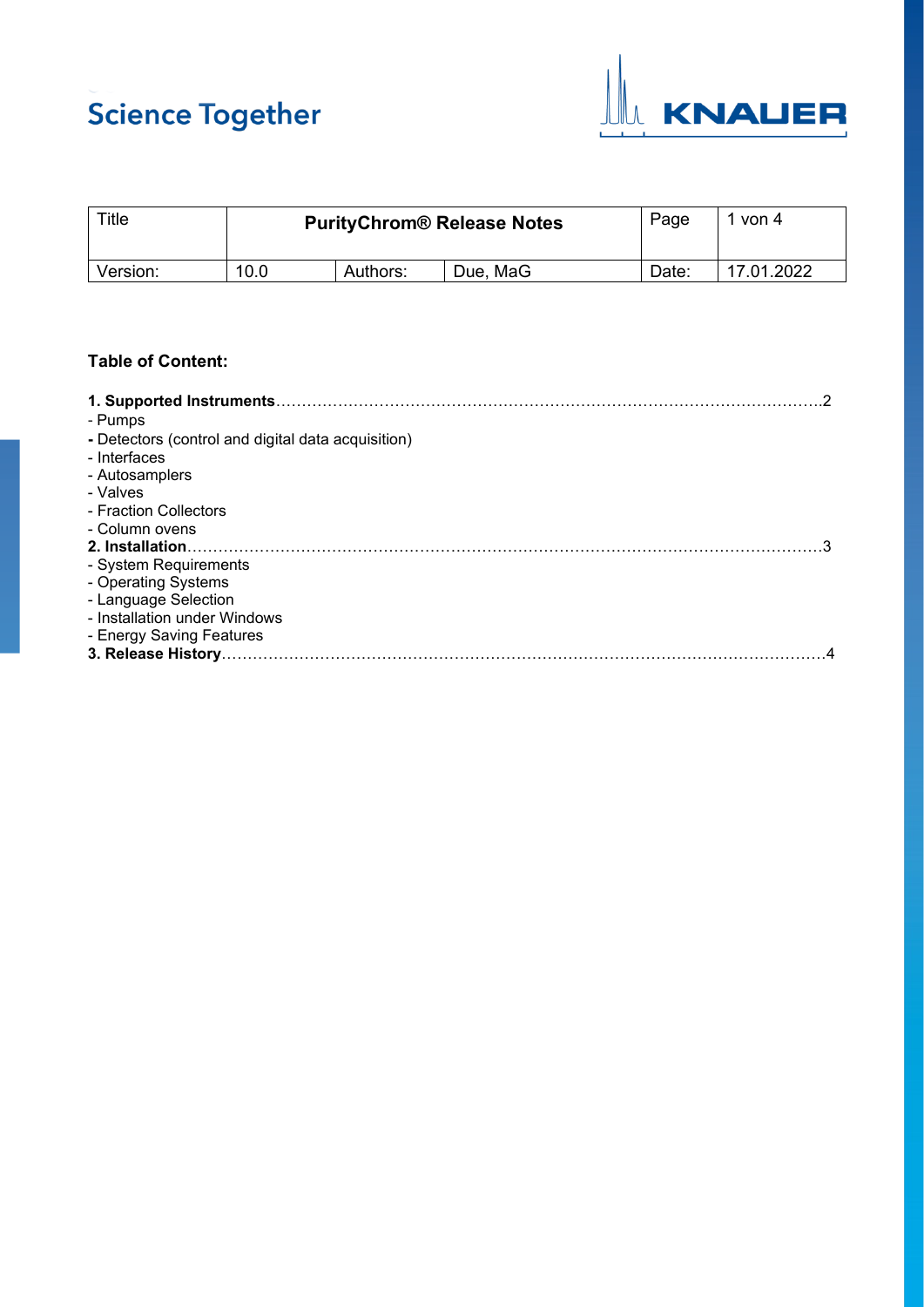

| Title    | <b>PurityChrom® Release Notes</b> |          |          | Page  | $2$ von 4  |
|----------|-----------------------------------|----------|----------|-------|------------|
| Version: | 10.0                              | Authors: | Due, MaG | Date: | 17.01.2022 |

# **1. Supported Instruments**

#### **Pumps**

- Smartline Pump 100
- BlueShadow Pumps 10P/20P
- AZURA Pumps P 2.1S/P 4.1S
- AZURA Pumps P 6.1L
- AZURA Pump P 2.1L
- BlueShadow Pumps 40P, 80P
- Smartline Pump 1050
- Any pump with analog flow rate control (voltage or frequency) via SCPA Multcom Interface
- more pumps available on demand

#### **Detectors (control and digital data acquisition)**

- AZURA UV-Detector UVD 2.1S
- AZURA UV-Detector UVD 2.1L
- AZURA UV-Detector UV MWD 2.1L (4 channels, up to 50 Hz)
- AZURA DAD 6.1L, AZURA DAD 2.1L (limited 3D functionality, up to 10 Hz)
- AZURA Conductivity Monitor CM 2.1S
- Conductivity Monitor Mikron 81
- AZURA RID 2.1L (up to 2 Hz) *RID 2.1L or CM 2.1S or Mikron 81 cannot be controlled together.*
- BlueShadow Detector 50D
- Shimadzu RF20A *RF20A or IFU 2.1/IFU2.1LAN cannot be controlled together*
- SEDEX LC
- Smartline DAD 2600 more detectors available as controllable device only (+ data acquisition via SCPA ADC or KNAUER IFU) more detectors available on demand
- 

## **Autosamplers**

- KNAUER 3950
- KNAUER AS 6.1L
- Autosampler KNAUER Optimas
- KNAUER Liquid Handler LH 2.1
- more autosamplers (e.g. Spark Marathon, Midas) controllable via SCPA Multcom Interface

#### **Valves**

- any KNAUER Valve Drives (AZURA, smartline, Wellchrom)
- more Valves available on demand
- Manual injection valves **cannot** be used to start a pump located in an ASM 2.1L
- VICI Valco Drives (at maximum 8 VICI valves in one system)

#### **Fraction Collectors**

- **ISCO Foxy R1**
- **ISCO Foxy R2**
- LABOCOL Vario-4000, Vario-4000 Plus
- KNAUER Liquid Handler LH 2.1
- more fraction collectors (e.g. ISCO Foxy Jr.) controllable via SCPA Multcom Interface
- more fraction collectors available on demand

#### **Column ovens**

- Column ovens controllable via SCPA Multcom Interface: JetStream, Spark Mistral more ovens available on demand
- CT2.1 (without leakage alarm)
- Memmert Oven UN55
- SCPA Eluentheater

#### **Interfaces**

- KNAUER Interface Box IFU 2.1 (Analog Inputs only)
- KNAUER Interface Box IFU 2.1 LAN (Analog Inputs only)
- Ethernet Eventbox SCPA

#### **Flowmeter**

Bronkhorst Mini Cori-Flow M12, M13, M14

## **Assistant**

- ASM 2.1L (*ASM is not supported as device; the included modules can be controlled as separate devices via IP port; only one valve as fraction collector*)
- ASM 2.2L (*ASM is not supported as device; the included modules can be controlled as separate devices via IP port; only one valve*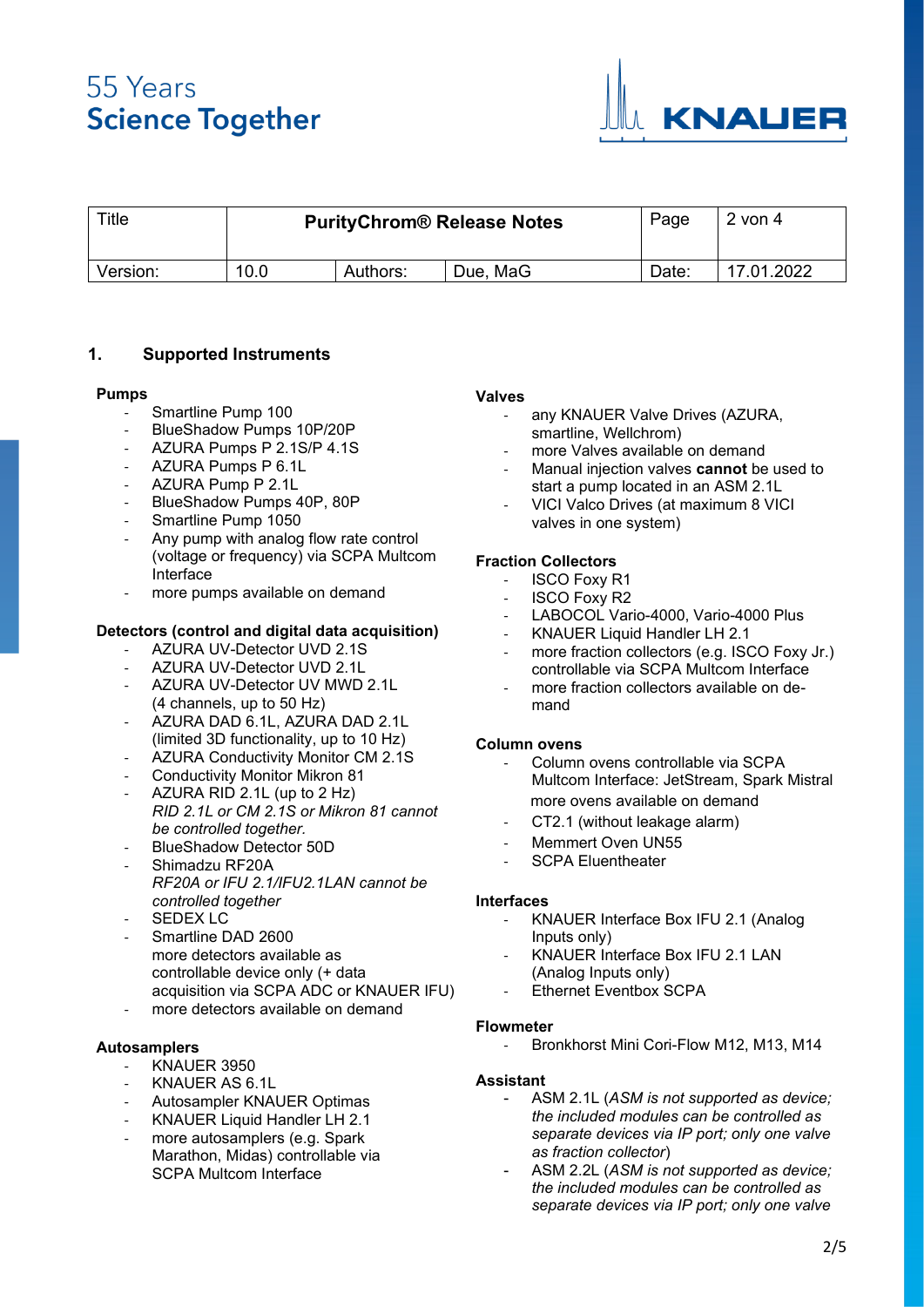

### *as fraction collector*)

| $T$ itle |      | Page<br><b>PurityChrom® Release Notes</b> |          |       | $3$ von 4  |
|----------|------|-------------------------------------------|----------|-------|------------|
| Version: | 10.0 | Authors:                                  | Due, MaG | Date: | 17.01.2022 |

## **2. Installation Requirements**

| <b>Operating Systems</b>    | Windows XP Windows Vista Windows 7 Windows 8 Windows 10<br>Only English and German as operating system languages are tested<br>and supported. |
|-----------------------------|-----------------------------------------------------------------------------------------------------------------------------------------------|
| <b>CPU/Memory</b>           | Pentium III or higher with at least 1 GHz at least 512 MB RAM<br>(Windows XP) and 2 GB (Windows Vista and higher)                             |
| <b>Network</b>              | Second network card is required for network integration                                                                                       |
| <b>Graphics</b>             | Screen with minimal resolution 1024 x 768                                                                                                     |
| <b>Connectors and Slots</b> | USB for license dongle                                                                                                                        |
|                             | COM, USB or LAN according to connected instruments                                                                                            |

### **Language Selection**

PurityChrom is available in English and German. Some Error messages and notifications may be displayed in English regardless of the language selection.

#### **Installation and use under Windows:**

Installation of PurityChrom in directories under C:\Windows\Program Files (or C:\Windows\Programme) is NOT recommended as write access may be limited by the windows user administration in these directories. Please use installation paths like C:\PurityChrom or D:\PurityChrom.

Administrator rights are necessary during installation of PurityChrom and the Windows User Account Control settings should be set to "Never notify" in order to deactivate the User Account Control. It may be reactivated after the installation.

The user needs write and read permission for registry and folders C:\Windows, C:\Puritychrom.

PurityChrom needs to be excluded from Microsoft Security Essentials. Furthermore, the Windows Defender and antivirus software should be deactivated.

If Windows version older than 8 or 10 is used it is recommended to start PurityChrom as an administrator. Go to C:\PurityChrom and right-click the PurityChrom.exe to open the properties. Go to compatibility and check "Run this program in compatibility mode for" and choose "Windows Vista (Service Pack 2). After this, check "Run this program as an administrator". Click "Apply" and "Ok", than close the window.

If Windows 8 or 10 is used it is recommended to start PurityChrom as an administrator. Go to C:\PurityChrom and right-click the PurityChrom.exe to run the program as administrator.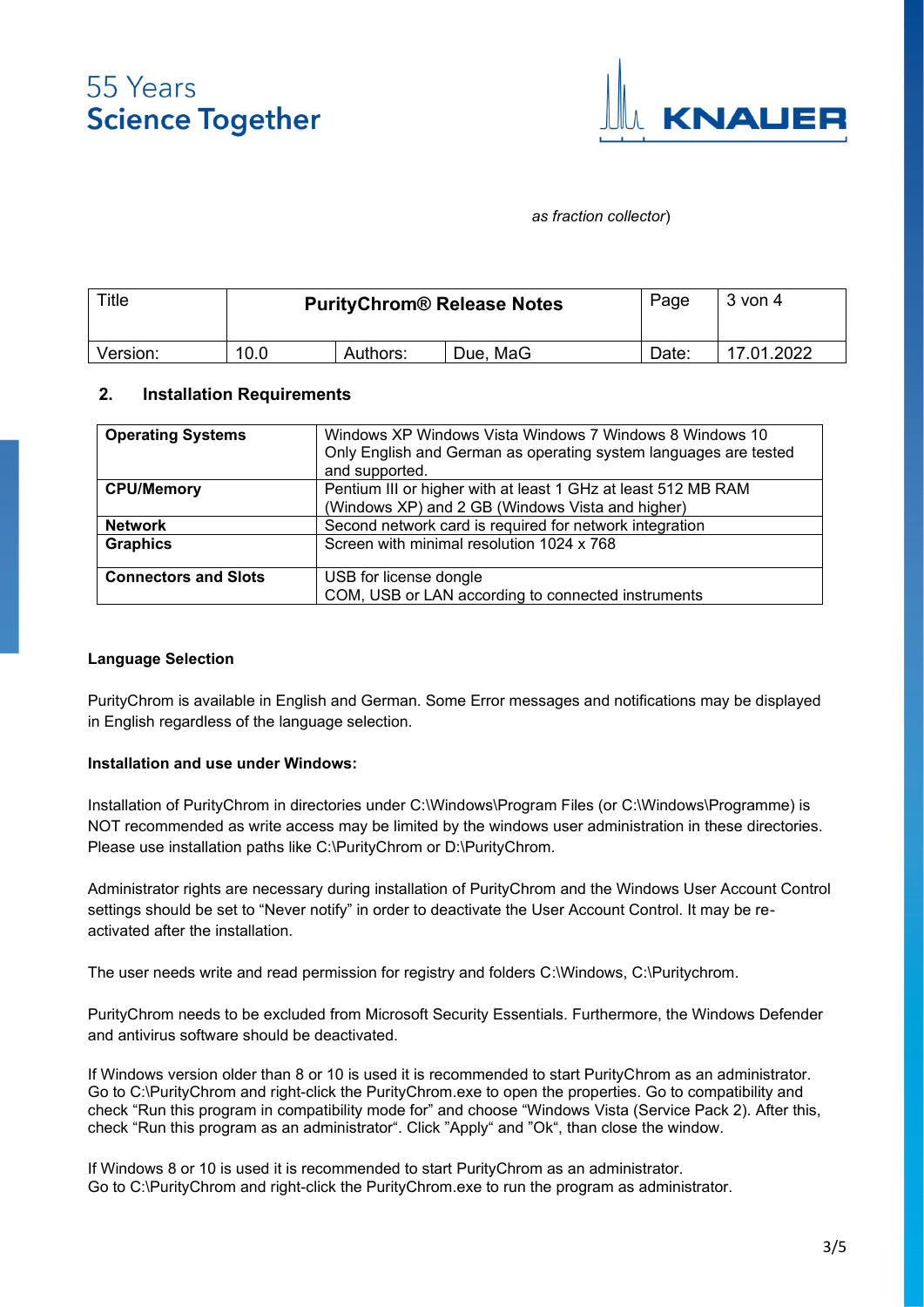

| Title    | <b>PurityChrom® Release Notes</b> |          |          | Page  | 4 von 4    |
|----------|-----------------------------------|----------|----------|-------|------------|
| Version: | 10.0                              | Authors: | Due, MaG | วate: | 17.01.2022 |

## Energy **Saving Features**

Automatic switching to energy-saving mode or hibernating has to be disabled i.e. settings for "Turn Off Hardware", "Turn off Computer" or "System Standby" must be set to "Never" in the control panels energy options.

# **3. Release History**

In the latest version 5.09.149, the following changes and improvements have been added or bugs have been fixed from version 5.09.135:

- New supported devices: conductivity monitor Runge Mikron 81, Ethernet Eventbox SCPA, KNAUER Liquid Handler LH 2.1
- New features:
	- o Configurable event box signals,
	- o stacked injections with autosampler AS 6.1L,
	- o helpdesk (using multiple configurations and linking them to respective software startbutton)
- Improvement of default settings for demo mode in ini, cfg and visualization files
- Improvement of variables, especially as an option in thresholds
- Improvement of MS spectra in the chromatogram window
- Improvement of the user administration:
	- o Manual stop of a sequence or time control file is now logged in the audit trail
	- o Start of the software and used configuration is logged in the audit trail
- Improvement of the report file:
	- $\circ$  The injection volume is now part of the report
	- If stacked injections were used, this information is given in the header of the report
	- "Initialize" was added as a new option in the valve control
- The name of the software manual is now part of the ini (entry [MainWindow] Manual DE=\*.pdf and Manual\_EN=\*.pdf)
	- The option of area delay was deleted
- Bugfixes:
	- o Online editing of function lines
	- o Peak sampling function "logical gate" had no function
	- o Start and end of a peak window was always in time units instead of volume
	- o Wait for input" could be programmed multiple times at the same function time
	- o Display "Run No." was always 1
	- o Threshold function " set annotation" worked only in time-based methods
	- o The chromatogram window could be closed during analysis and data were lost
	- The peak value function in the reconstruction window was lost when another channel was chosen